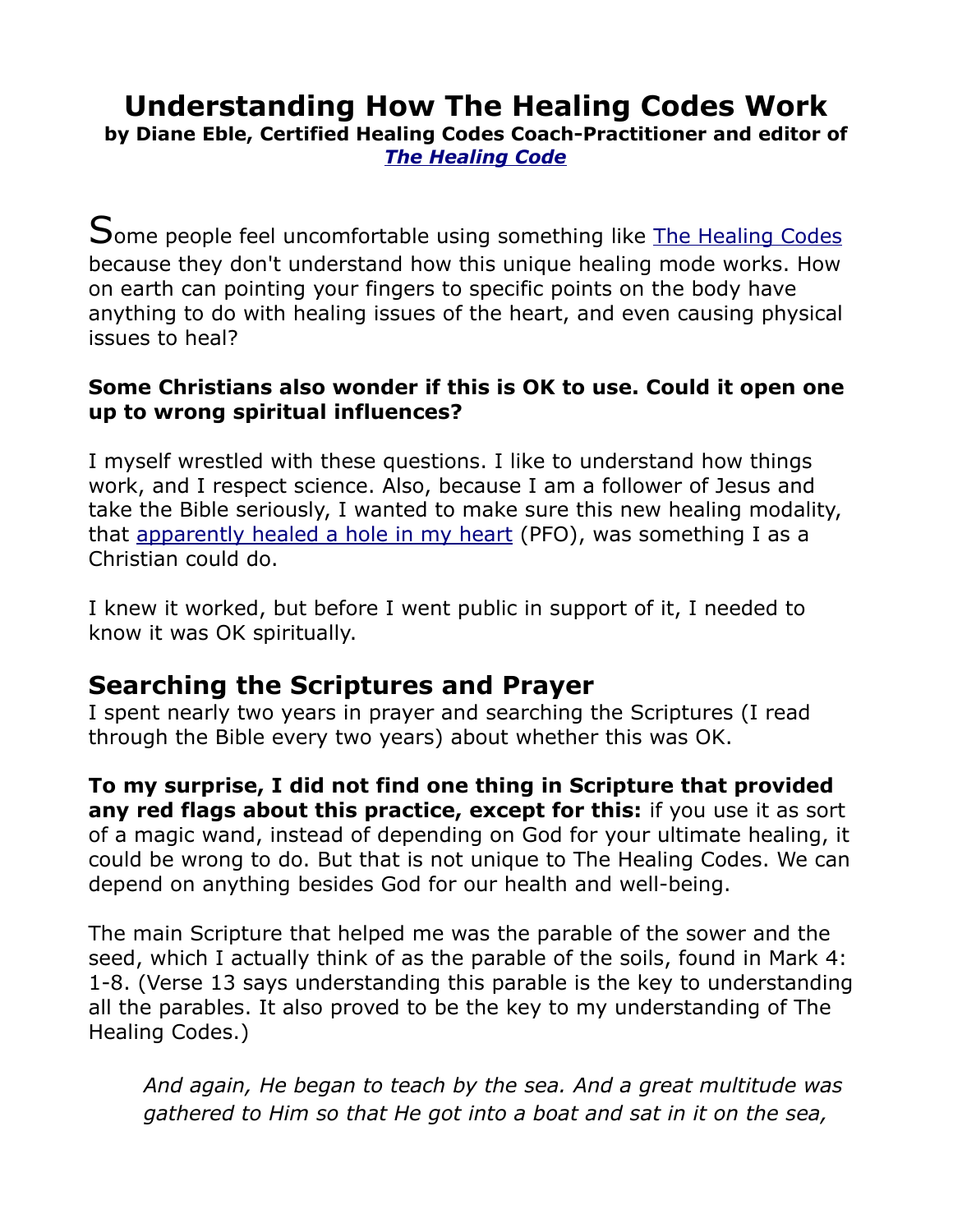*and the whole multitude was on the land facing the sea. Then He taught them many things by parables and said to them in His teaching: "Listen! Behold, a sower went out to sow. And it happened, as he sowed, that some seed fell by the wayside, and the birds of the air came and devoured it.*

*"Some fell on stony ground, where it did not have much earth, and immediately it sprang up because it had no depth of soil. But when the sun was up, it was scorched, and because it had no root, it withered away. And some seed fell among thorns, and the thorns grew up and choked it, and it yielded no crop. But other seed fell on good ground and yielded a crop that sprang up, increased, and produced: some thirtyfold, some sixty, and some a hundred." And He said to them, "He who has ears to hear, let him hear!"*

*But when He was alone, those around Him with the twelve asked Him about the parable. And He said to them, "To you, it has been given to know the mystery of the kingdom of God; but to those who are outside, all things come in parables, so that* 

*'Seeing they may see and not perceive and hearing they may hear and not understand;* 

*Lest they should turn, and their sins be forgiven them.'"*

*And He said to them, "The sower sows the word. And these are the ones by the wayside where the word is sown. When they hear, Satan comes immediately and takes away the word that was sown in their hearts. These likewise are the ones sown on stony ground who, when they hear the word, immediately receive it with gladness, and they have no root in themselves and so endure only for a time.*

*"Afterward, when tribulation or persecution arises for the word's sake, they immediately stumble. Now, these are the ones sown among thorns; they are the ones who hear the word, and the cares of this world, the deceitfulness of riches, and the desires for other things entering in choke the word, and it becomes unfruitful. But these are the ones sown on good ground, those who hear the*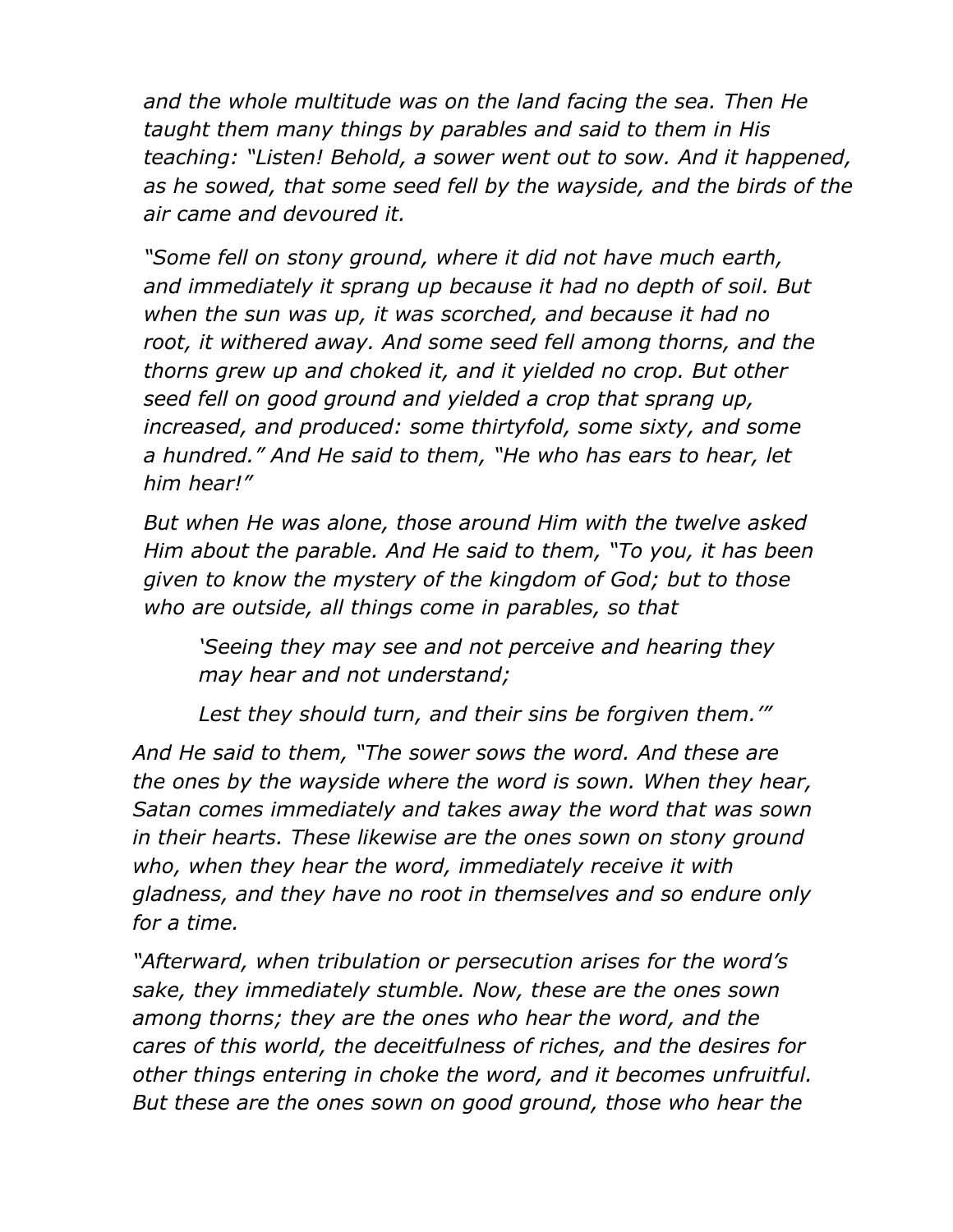*word, accept it, and bear fruit: some thirtyfold, some sixty, and some a hundred." (Mark 4:1–8, NKJV)*

**To me, this parable is more about the** *soils* **than the seed.** The sower, it seems, is always sowing seed. God is always displaying his character—his creativity, truth, love. It's the quality of the *soil* that determines whether the seed will take root and produce a harvest.

Some seed fell on soil that had no depth so could not even take root. Some seed fell among thorns, and the plants got choked out. Other seed fell on good soil, was able to take root and flourish.

As I prayed about how to think of The Healing Codes, I felt like my answer was this: **It's like a gardening tool, to remove the rocks and weeds, so that the good seed of God's truth can land in good soil, take root, and produce a harvest.**

And I think it makes a difference whose hand is wielding the tool. In the hands of God, it can work miracles. In your own hands, it will be effective, as I will explain below, because in itself it's neutral. Perhaps in the hands of someone who is, for instance, connecting with some other spirit than God's Spirit, it can probably be destructive.

**The way I teach, and use, The Healing Codes, it's all based on prayer and trust that God is the one behind this tool.** I often think of The Healing Codes as a combination of prayer (the initial Prayer of Intention), **meditation** (as you use for instance, Truth Focus Statements), and **therapy**—with the Holy Spirit being the divine therapist, showing you what heart issues need to be healed, and then using his power to heal them.

Once when I was facilitating [Immanuel Prayer](https://healingcodescoaching.com/immanuelprayer.html) with someone (in which the person connects with Jesus and receives what he has for them), Jesus broke into my thoughts with this: **"I love tools, you know."**

*What?*

He went on excitedly, "I love tools. Why do you think I chose to come as a carpenter? With tools I can make things, and with tools I can fix things." He paused, then said, **"***And I am still using tools to create and to fix."* 

Well, I never would have had that thought on my own!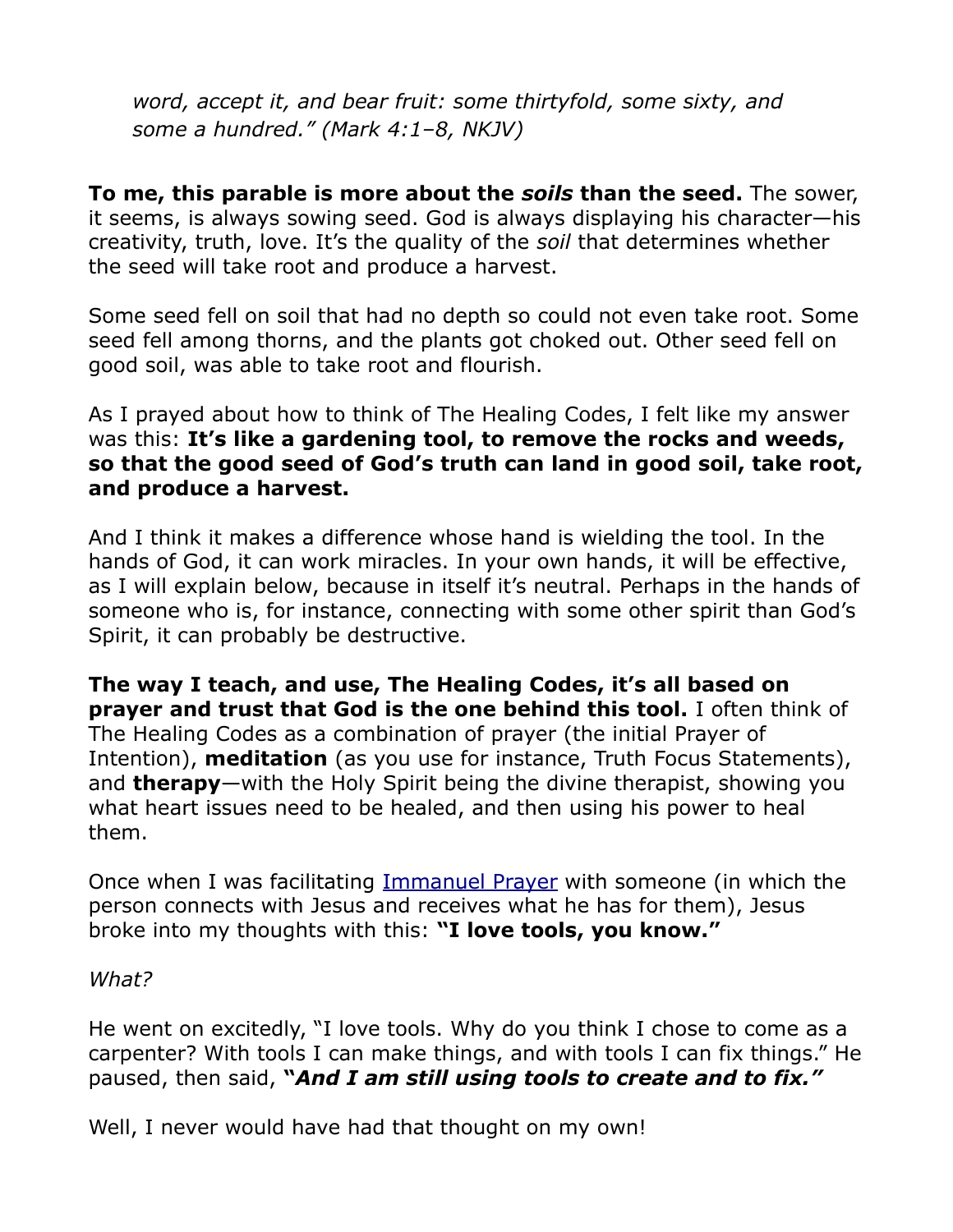People have asked me why The Healing Codes weren't revealed until recently. My thought is that we couldn't have received such a tool before technology became what it is now.

## **How The Healing Codes Work**

Let's look now at how The Healing Codes are thought to work.

The Healing Codes discovered by Dr. Alex Loyd in 2001 is a healing technology that incorporates "energy medicine" which, as the book points out, has been predicted by the best scientific minds for decades. Almost a century, in fact.

A useful analogy for how The Healing Codes work is noise-canceling headphones.

### **Noise-canceling headphones take in the frequency of the noise around you, and provide an opposite and equal signal to cancel out the noise.**

Every negative image (as in a memory), thought, feeling, all are a frequency, stored in the cells of our bodies. (Einstein proved 100 years ago that everything is energy—frequency--and all our electronic devices are based on this.)

**The Healing Codes provide an opposite and equal frequency to the negative frequency of what you identify needs to be healed (the "noise"), and thus neutralizes or even can change to positive the frequency of that memory, thought, feeling.** Thus the stress in the body caused by the negative frequencies of those cellular memories is gone. This allows the body to heal itself, with the wonderful healing powers God put into the body.

**This means that The Healing Codes are as neutral as noisecanceling headphones, spiritually.** It's just a way of harnessing the laws of quantum physics God has set in motion.

It is a healing technology as superior to our current technologies of drugs and surgery as a garage door opener is superior to having to open your garage door by hand.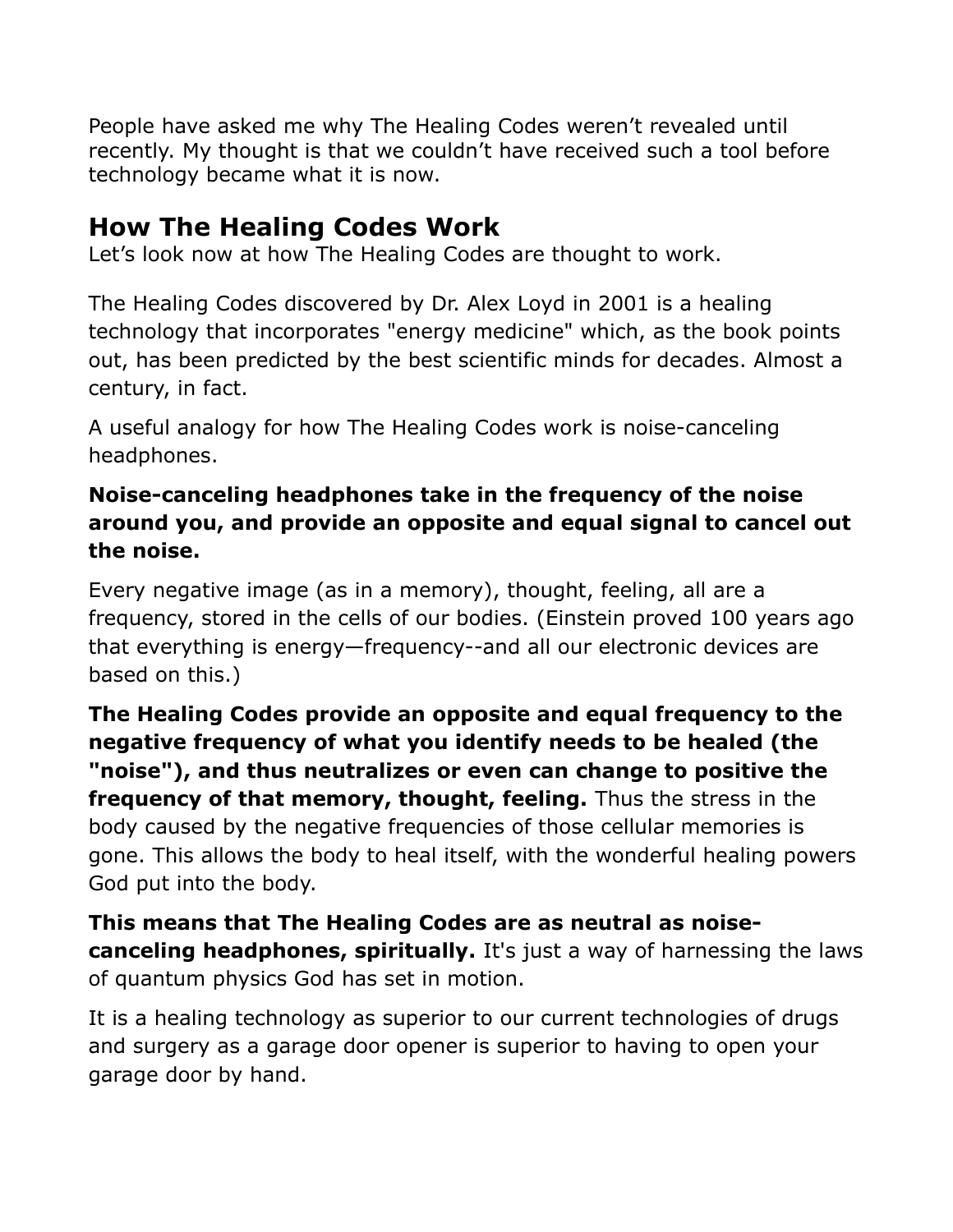#### **In fact, it works on pretty much the same science: quantum**

**physics.** The same science that gives us MRIs and cell phones. (Just think of how all this would have seemed to someone living in 1692! If you could time travel int time back to then and you pulled out a cell phone and started talking on it, what do you think would have happened to you in Salem, Massachusetts?)

Do you understand how your garage door opener works? Or, if you have the kind of opener where you punch in a certain code, how that allows the door to open? **I think of The Healing Code as like that: you "punch in the Code" (i.e. point to the Healing Centers Alex Loyd discovered), it delivers the right signal (see below), and the negative frequency of your issue is neutralized.**

I have no clue how pushing a button on a little device can cause my heavy garage door to open up. But the electronic door opener is very convenient, easy, fast and effective, so I use it. I could still open the door by hand, then pull out of the garage in my car, get out of the car to close the garage door, get back into my car and go on my way. I can always choose to do it that way.

There is no moral issue with either choice. I am free to choose either the easier way, which relies on something I don't totally understand, or the "old-fashioned" mechanical way, which I understand a bit more. Either way, I get the same result: the garage door opens and closes. (Though with ours, there are actually issues with the manual way; it sometimes doesn't engage correctly, for some reason. It all works much better electronically. Analogous perhaps to the way some people are super-sensitive to medications that don't work the way they're "supposed to"?)

**So the choice is yours.** If you have a physical issue, you can certainly stick with the Western medicine approach of drugs, surgery, or some combination thereof. I certainly would not advise AGAINST doing those things. If you have an emotional issue, you can still go to a counselor or therapist and work on coping strategies.

**I believe, however, along with many others who have tried [The](http://healingcodescoaching.com/)  [Healing Codes](http://healingcodescoaching.com/), that this is a healing technology that gets at the source of an issue, rather than just treating the symptoms.** It costs nothing (you can sign up for my free "Getting Started with The Healing